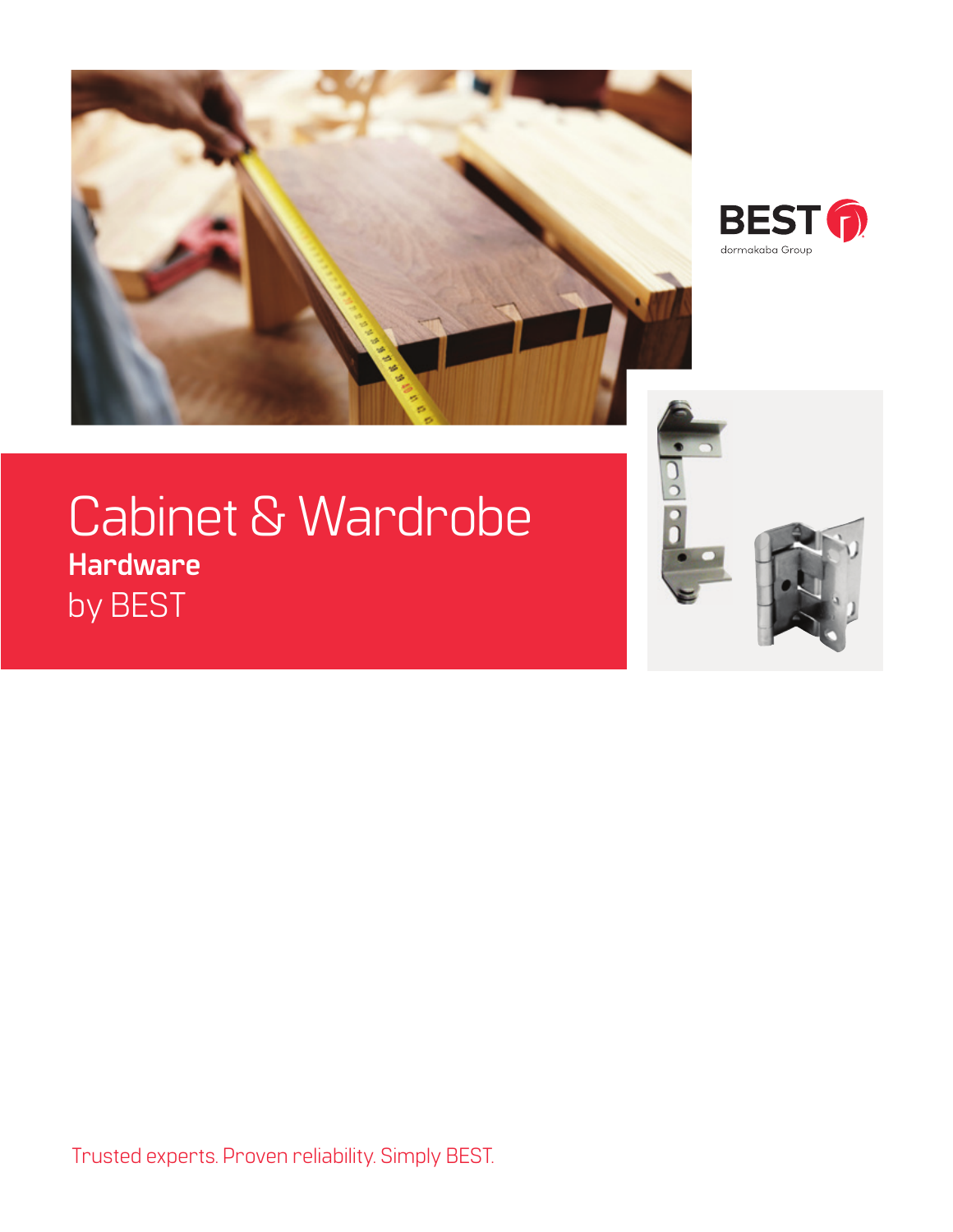#### **TABLE OF CONTENTS**

**Notes .........................................................................................................................................6-7**

#### **Wardrobe Pivots**

- **340**  (ANSI A8753) Standary duty steel plated or prime coated finishes
- For flush, recessed or overlay doors 1-1/8" (28.6 mm) to 1-3/8" (35 mm) thick not exceeding 75 lbs. (34 Kg)
- Only pivot of its type suitable for floor-to-ceiling doors
- Clean appearance, only hinge pivot shows when door is closed
- Door can be opened 180º
- Elongated screw holes make alignment simple
- Separable leaves of the top assembly permit fast installation
- Bushing at the pivot point assure smooth, silent operation.







Right hand illustated

|                       | Gauge  |                 |                                      |               |               |        | <b>Case Weight</b> |  |
|-----------------------|--------|-----------------|--------------------------------------|---------------|---------------|--------|--------------------|--|
| <b>Catalog Number</b> | Inches | f <sub>mm</sub> | <b>Flat Head Wood Screws/Per Set</b> | Sets Per Box* | Sets Per Case | Lbs.   | (Ka)               |  |
| 340                   | .131   | [3.3]           | $8 - 12 \times 3/4$                  |               | 2C            | $\sim$ | (8)                |  |

 $15/16'$ 

\*Set consists of one top hinge and one bottom hinge Handed. Specify right hand or left hand

2 **BEST CON** Cabinet & Wardrobe Hardware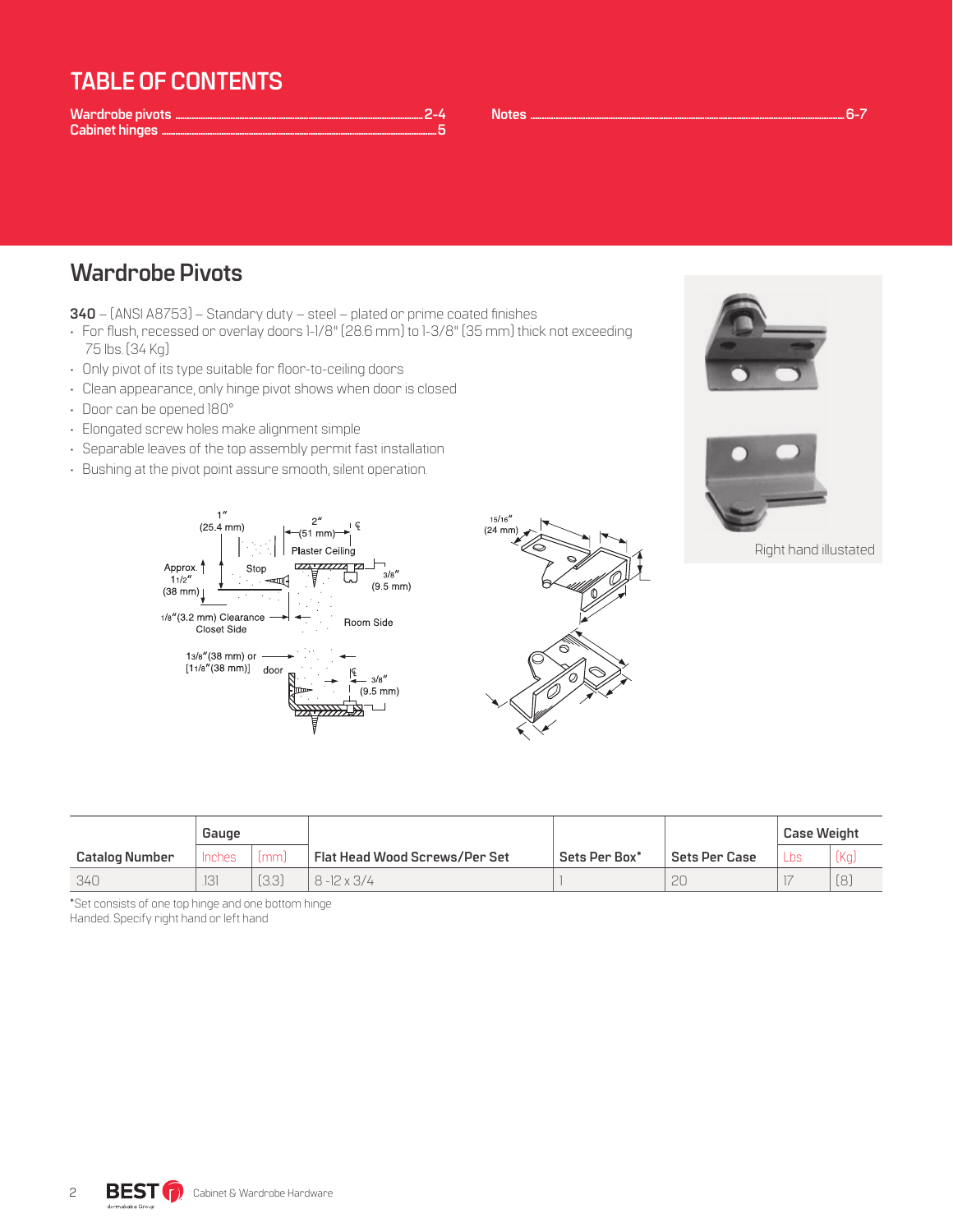#### **Wardrobe Pivots**

**341** – (ANSI A8773) – Standary duty – steel – plated or prime coated finishes

- For flush, or recessed doors 1-1/8" (28.6 mm) to 1-3/8" (35 mm) thick not exceeding 75 lbs. (34 Kg)
- Top header and bottom side frame mounted
- Suitable for floor-to-celing doors
- Door can be opened 180º
- Elongated screw holes for easy alignment
- Separable leaves of the bottom assembly for quick, easy installation
- Bushing at the pivot point assure smooth, silent operation
- Edge mortise door leaves standard practice





Right hand illustated





|                       | Gauge  |       |                                      |               |                      | <b>Case Weight</b> |       |
|-----------------------|--------|-------|--------------------------------------|---------------|----------------------|--------------------|-------|
| <b>Catalog Number</b> | Inches | [mm]  | <b>Flat Head Wood Screws/Per Set</b> | Sets Per Box* | <b>Sets Per Case</b> | $L$ bs             | [Kq]  |
| 341                   | .131   | [3.3] | $-12x$<br>$2 - 12 \times 11/4$       |               | 2C                   | $\frac{1}{4}$      | [6.3] |

\*Set consists of one top hinge and one bottom hinge Handed. Specify right hand or left hand

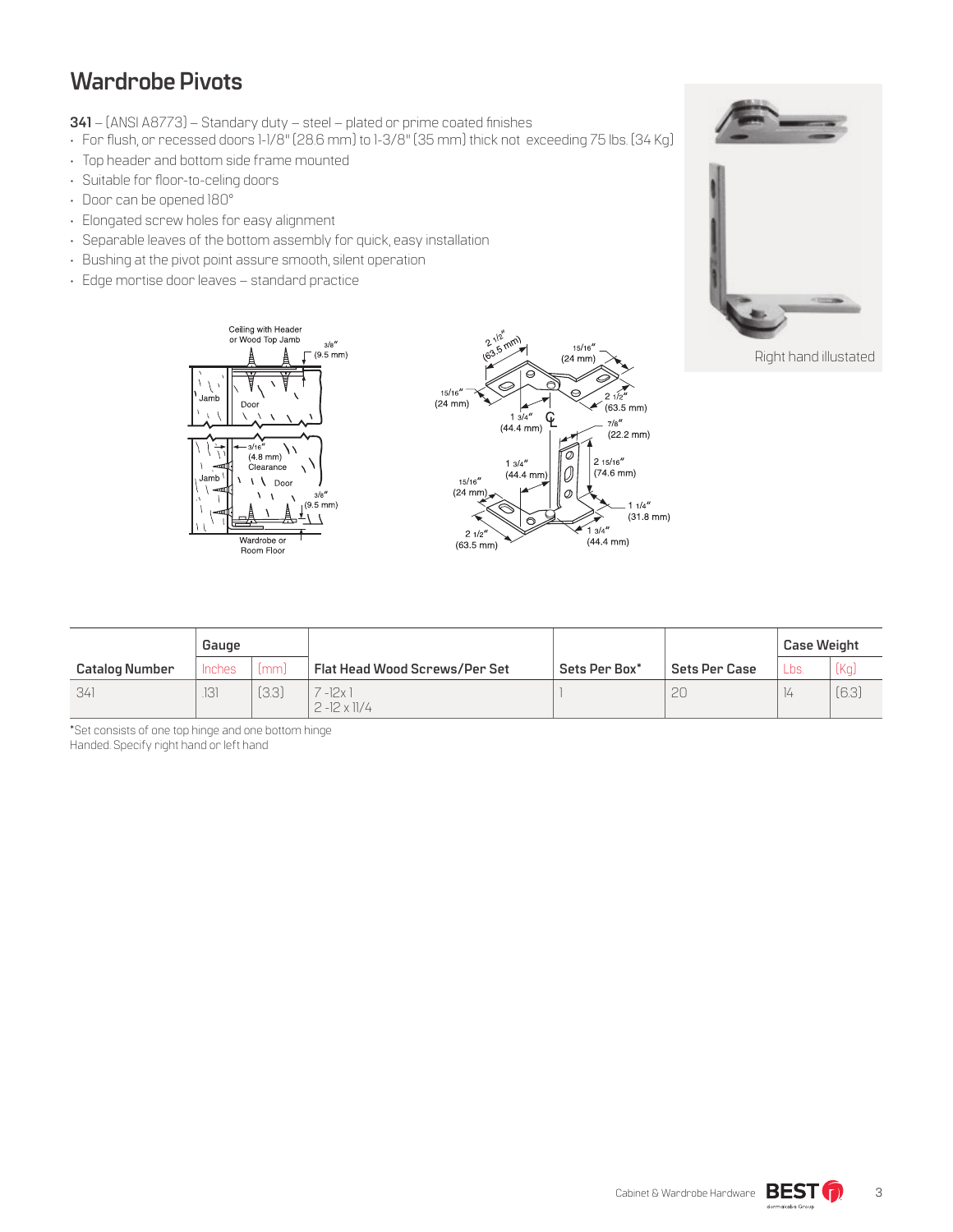### **Wardrobe Pivots**

**327** – (ANSI A8782) – Heavy weight – steel – satin chrome (26D) plated

- For overlay doors 1-3/8" (35 mm) to 1-3/4" (44 mm) thick doors not exceeding 150 lbs. (60 Kg)
- Ideal for wardrobe doors
- Bearings take vertical and lateral loads
- Designed for mullion or face frame mounting
- Doors can be installed floor-to-ceiling
- Screw holes allow for vertical and horizontal adjustment
- Doors can be opened 180º
- Non-Handed







Right hand illustated

| Catalog | 26D               | Gauge |     |                                                        |               | <b>Carton Weight</b> |       |
|---------|-------------------|-------|-----|--------------------------------------------------------|---------------|----------------------|-------|
| Number  | <b>EDP Number</b> |       | Imm | <b>Flat Head Wood Screws/Per Set   Sets Per Box*  </b> | Sets Per Case |                      | (Kq)  |
| -327    | 35-0043           | 200   | 〔5〕 | $10 - 12 \times 1 - 1/4$                               |               | 34                   | 15.4. |

\*Set consists of one top hinge and one bottom hinge

Handed. Specify right hand or left hand

**342** – (ANSI A8783) – Standary duty – steel – plated or prime coated finishes

• For overlay doors 1-1/8" (28.6 mm) to 1-3/8" (35 mm) thick doors not exceeding 75 lbs. (34 Kg)

- Designed for mullion or face frame mounting
- Suitable for floor-to-ceiling doors
- Doors can be opened 180º
- Elongated screw holes for easy alignment
- Mortised door leaves Standard practice
- Bushings at the pivot point assure smooth, silent operation
- Non-Handed





 $21/16''$  $(52.4 \text{ mm})$ 



|                | Gauge  |       |                                      |               |               |      |      | <b>Case Weight</b> |  |
|----------------|--------|-------|--------------------------------------|---------------|---------------|------|------|--------------------|--|
| Catalog Number | Inches | 1mm   | <b>Flat Head Wood Screws/Per Set</b> | Sets Per Box* | Sets Per Case | Lbs. | fka. |                    |  |
| -342           | .131   | [3.3] | $10 - 12x$                           |               | 2C            | 18   | (8)  |                    |  |

\*Set consists of one top hinge and one bottom hinge Handed. Specify right hand or left hand

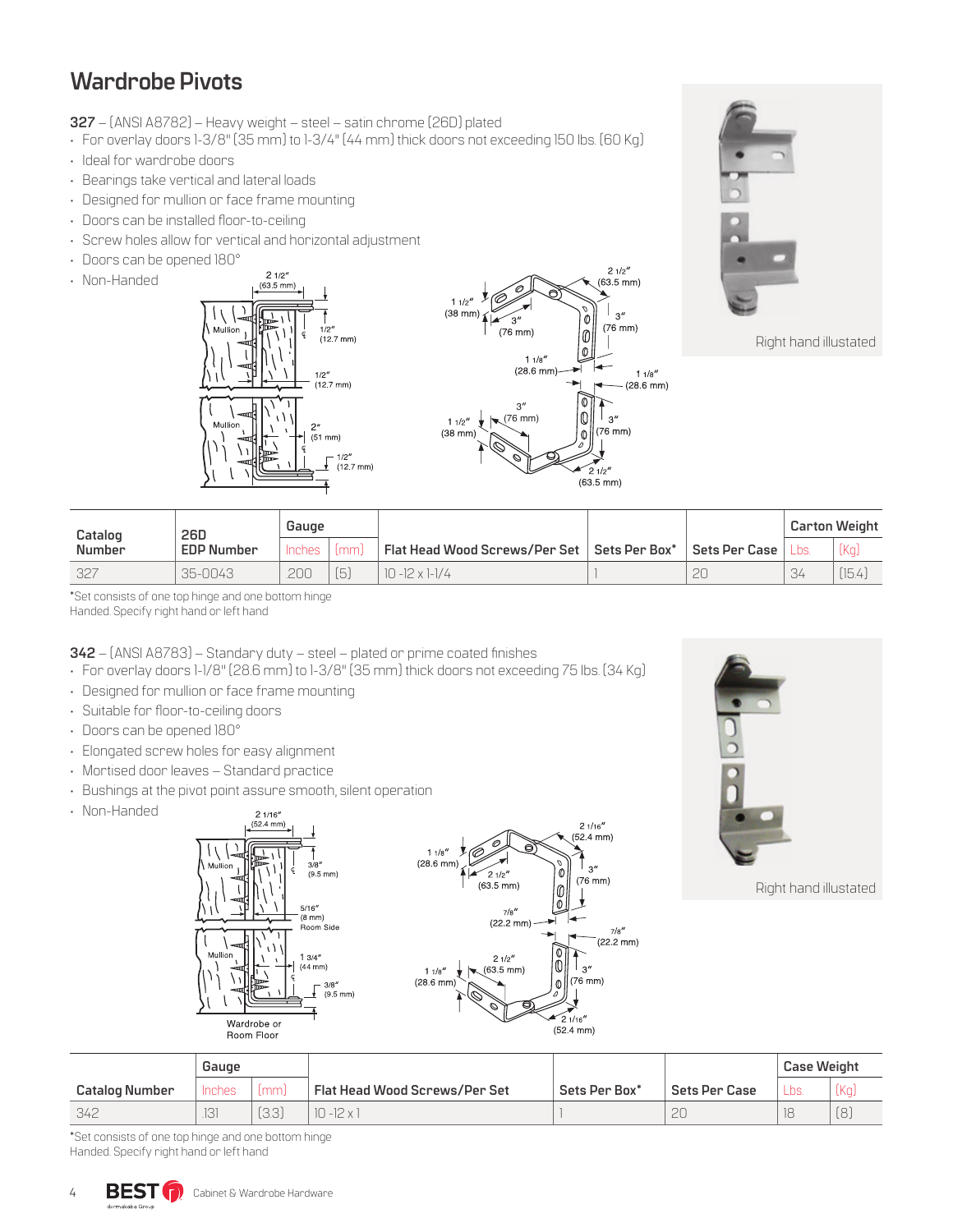## **Cabinet Hinges**

**1592** – Button tip – steel – satin chrome (26D) finish

- **HT1592**  Hospital tip steel satin chrome (26D) finish
- Made of heavy .088" gauge steel
- For 3/4" (19 mm) thick overlay doors
- Has interleaf design for close door fit
- Elongated screw holes for easy vertical and horizontal alignment







Hospital Tip



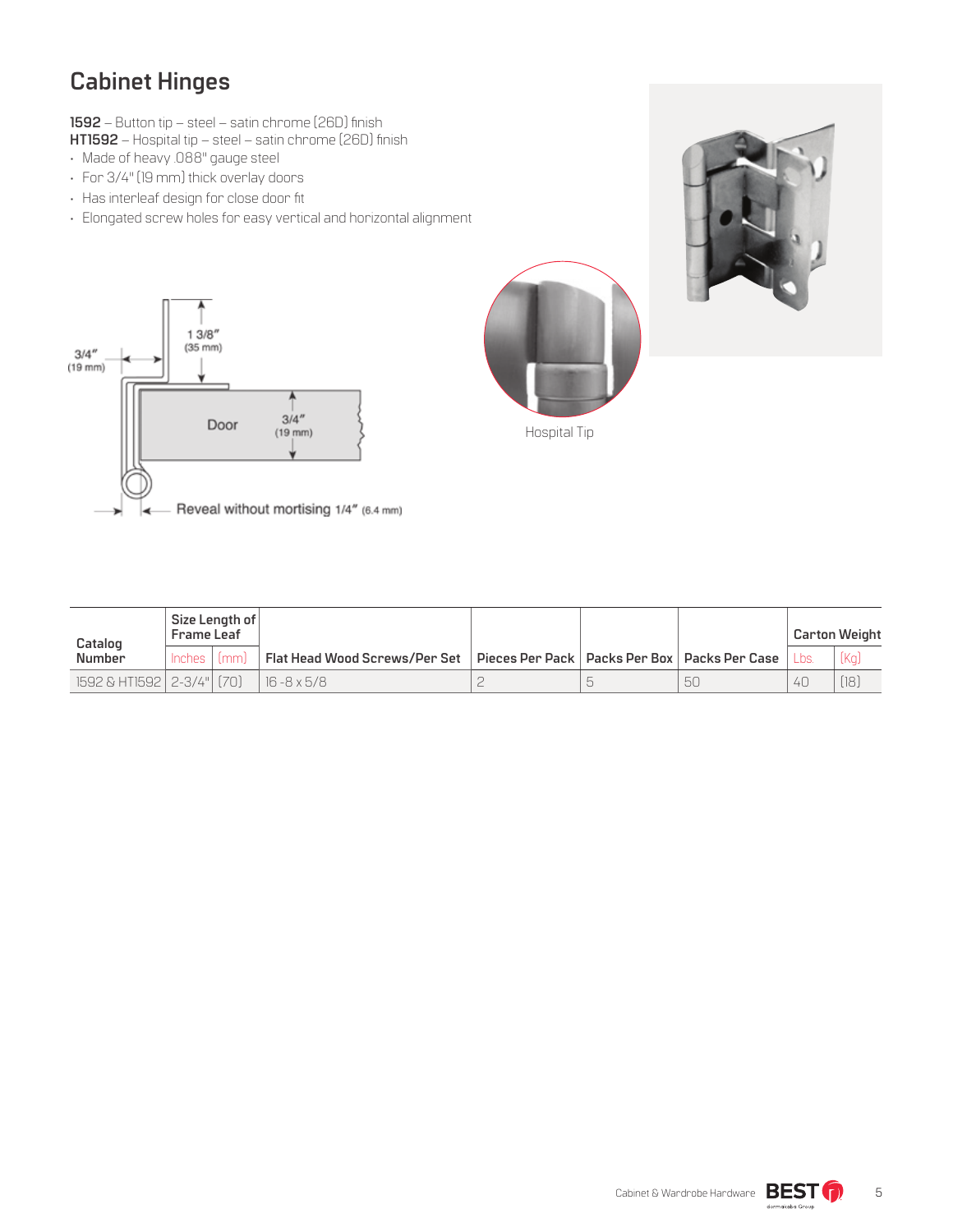| Notes: |                             |
|--------|-----------------------------|
|        |                             |
|        |                             |
|        |                             |
|        |                             |
|        |                             |
|        |                             |
|        |                             |
|        |                             |
|        |                             |
|        |                             |
|        |                             |
|        |                             |
|        |                             |
|        |                             |
|        | $\sim$ $\sim$ $\sim$ $\sim$ |
|        | $\overline{\phantom{a}}$    |
|        | $\overline{\phantom{0}}$    |
|        | $\overline{\phantom{0}}$    |
|        |                             |
|        |                             |
|        | —                           |

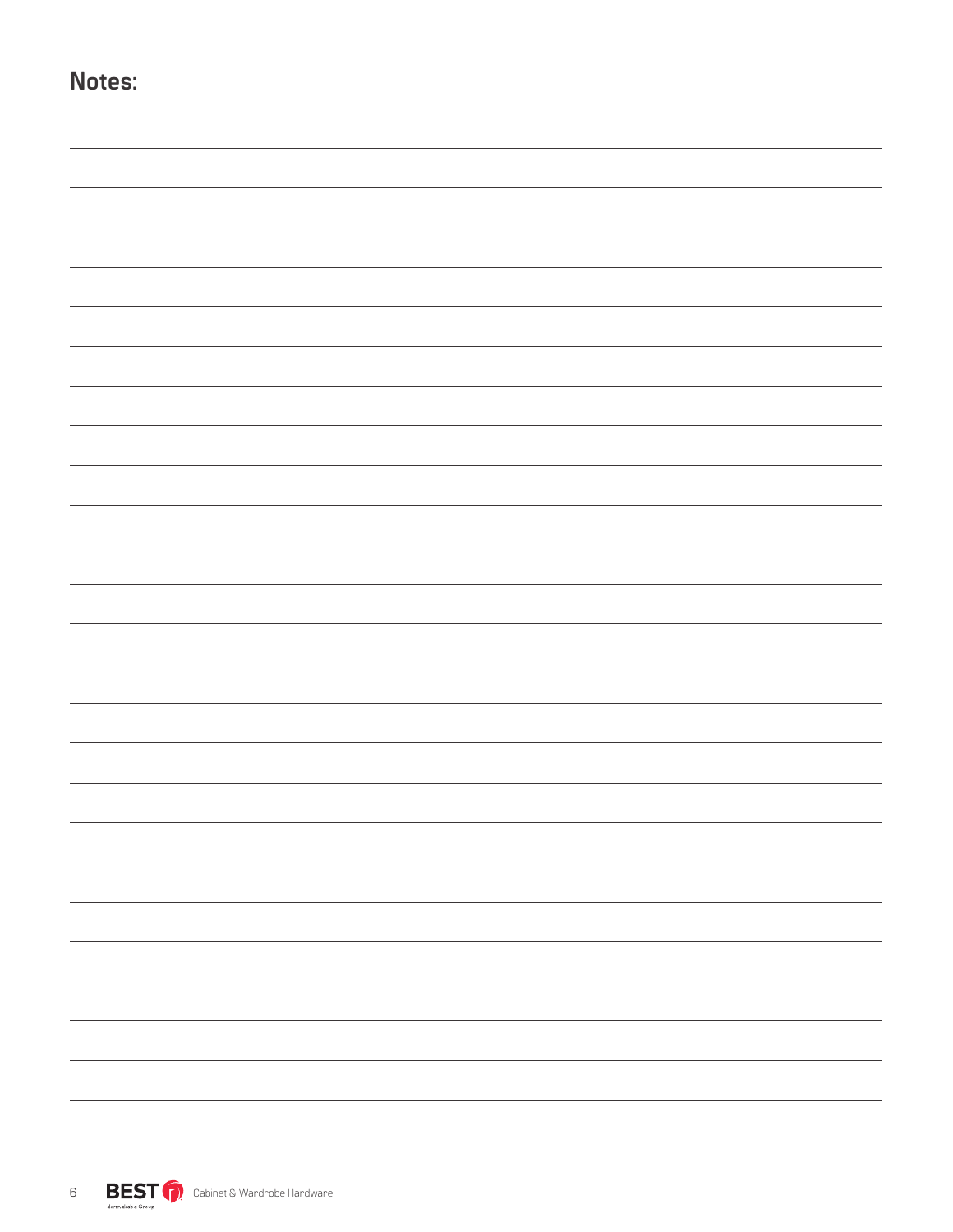| Notes: |                          |
|--------|--------------------------|
|        |                          |
|        |                          |
|        |                          |
|        |                          |
|        |                          |
|        |                          |
|        |                          |
|        |                          |
|        |                          |
|        |                          |
|        |                          |
|        |                          |
|        |                          |
|        |                          |
|        |                          |
|        |                          |
|        |                          |
|        | $\sim$                   |
|        | $\overline{\phantom{a}}$ |
|        | $\overline{\phantom{a}}$ |
|        | $\overline{\phantom{0}}$ |
|        | $\overline{\phantom{0}}$ |
|        |                          |
|        | -                        |
|        | $\overline{\phantom{0}}$ |
|        |                          |